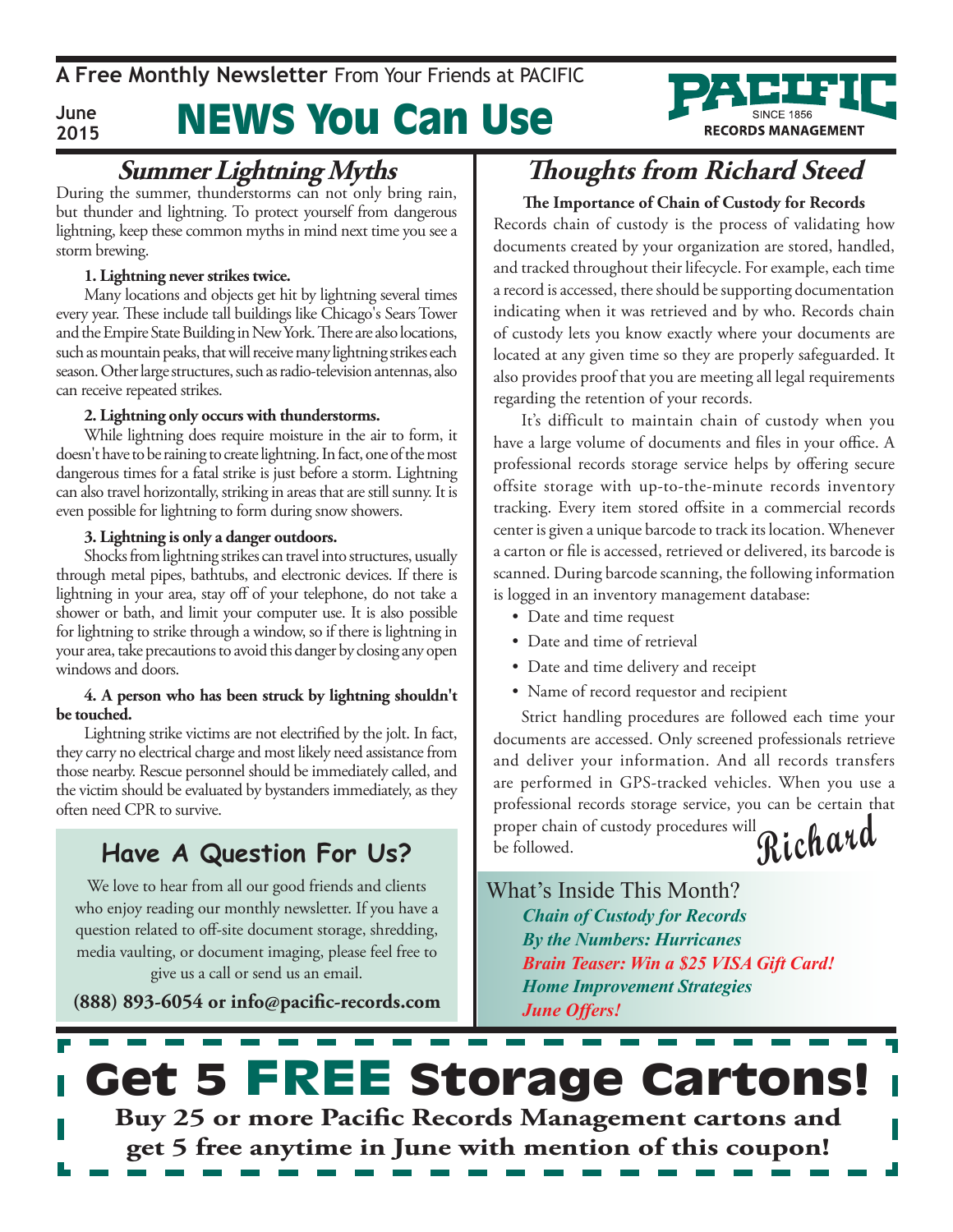## **Future Father-in-Law**

One evening, Anna brought home her new boyfriend to meet her parents. Things were getting serious between them and they were thinking of getting married. Her father decided to find out more about the young man. So, after dinner, he asked Anna's beau to go for a walk.

"So are you planning to go to college?" asked the father.

"I'm still undecided about that," answered the young man.

"Do you have a job?" asked the father.

"Not at the moment."

"How do you think you'll be able to afford an engagement ring?"

The young man said, "Well, I'm a religious man and I'm sure God will provide!"

Anna's father grew concerned. "How do you think you'll be able to buy a house and take care of your children?"

The young man answered, "I do believe that God will provide for us!"

The men returned from their walk, and Anna left shortly thereafter, her new boyfriend in tow.

"So," said Anna's mother, "what do you think?"

"Well," said her father, "the downside is that he has no job and no plans to go to college."

"What's the upside?" her mother asked.

The father gave her a big smile. "He thinks I'm God!"

*There are two mistakes one can make along the road to truth…not going all the way and not starting.* — Buddha

## **Trivia Quiz: Judy Garland**

Judy Garland was born on June 10, 1922. She was a star of screen and stage. Find out how much you know about this leading lady with this trivia quiz.

- 1. What was Judy Garland's birth name?
- 2. What studio did Judy work for?
- 3. In the film "Summer Stock," Judy sang one of her most famous tunes. What was it?
- 4. What was Judy's signature song?
- 5. Judy had three children: Joey Luft, Lorna Luft, and who?
- 6. How many times was Judy married?
- 7. Judy starred in one film with Fred Astaire. What was that film?
- 8. Where was Judy born?
- 9. Fittingly, the day after Judy died, this was spotted in Kansas. What was it?
- 10. How old was Judy when she died?

*Answers: 1. Frances "Baby" Gumm. 2. MGM. 3. "Get Happy" 4. "Over the Rainbow" 5. Liza Minnelli. 6. 5 times. 7. "Easter Parade" 8. Grand Rapids, Minnesota. 9. A tornado. 10. 47 years old.* 

## **June Holidays and Events**

1 Say Something Nice Day

- 4 International Day of Innocent Children Victims of Aggression
- 4-10 National Business Etiquette Week
- 5 National Donut Day
- 5 World Environment Day
- 6 National Trails Day
- 6 National Yo-Yo Day

6-13 International Clothesline Week

7 National Cancer Survivors Day

7-13 Bed Bug Awareness Week

8 World Oceans Day

8 Upsy Daisy Day

8-14 National Automotive Service Professionals Week

- 11 National Nursing Assistants Day
- 11-18 National Nursing Assistants Week
- 12 National Jerky Day
- 13 World Juggling Day
- 13-20 National Hermit Week
- 14 Family History Day

14 Flag Day

- 14 World Blood Donor Day
- 14-20 National Flag Week
- 15 Nature Photography Day
- 15 World Elder Abuse Awareness Day
- 17 World Day to Combat Desertification and Drought
- 18 Recess at Work Day
- 19 Work at Home Fathers Day
- 19 World Sauntering Day
- 20 World Refugee Day
- 21 Father's Day
- 21 National Daylight Appreciation Day
- 21-27 Carpenter Ant Awareness Week
- 21-27 Lightning Safety Awareness Week
- 21-27 Meet a Mate Week
- 21-27 National Mosquito Control Awareness Week
- 22 Baby Boomers Recognition Day
- 23 Let It Go Day
- 23 National Columnists Day
- 23 Runner's Selfie Day
- 23 International Widows Day
- 23 Public Service Day
- 25 National Handshake Day
- 26 Take Your Dog to Work Day
- 27 Decide to Be Married Day
- 28 Log Cabin Day

#### **June is also . . .**

Effective Communications Month International Men's Month Adopt a Shelter Cat Month

The material contained in this newsletter is for informational purposes only and is based upon sources believed to be reliable and authoritative; however, it has not been independently verified by us. This newsletter should not be construed as offering professional advice. For guidance on a specific matter, please consult a qualified professional.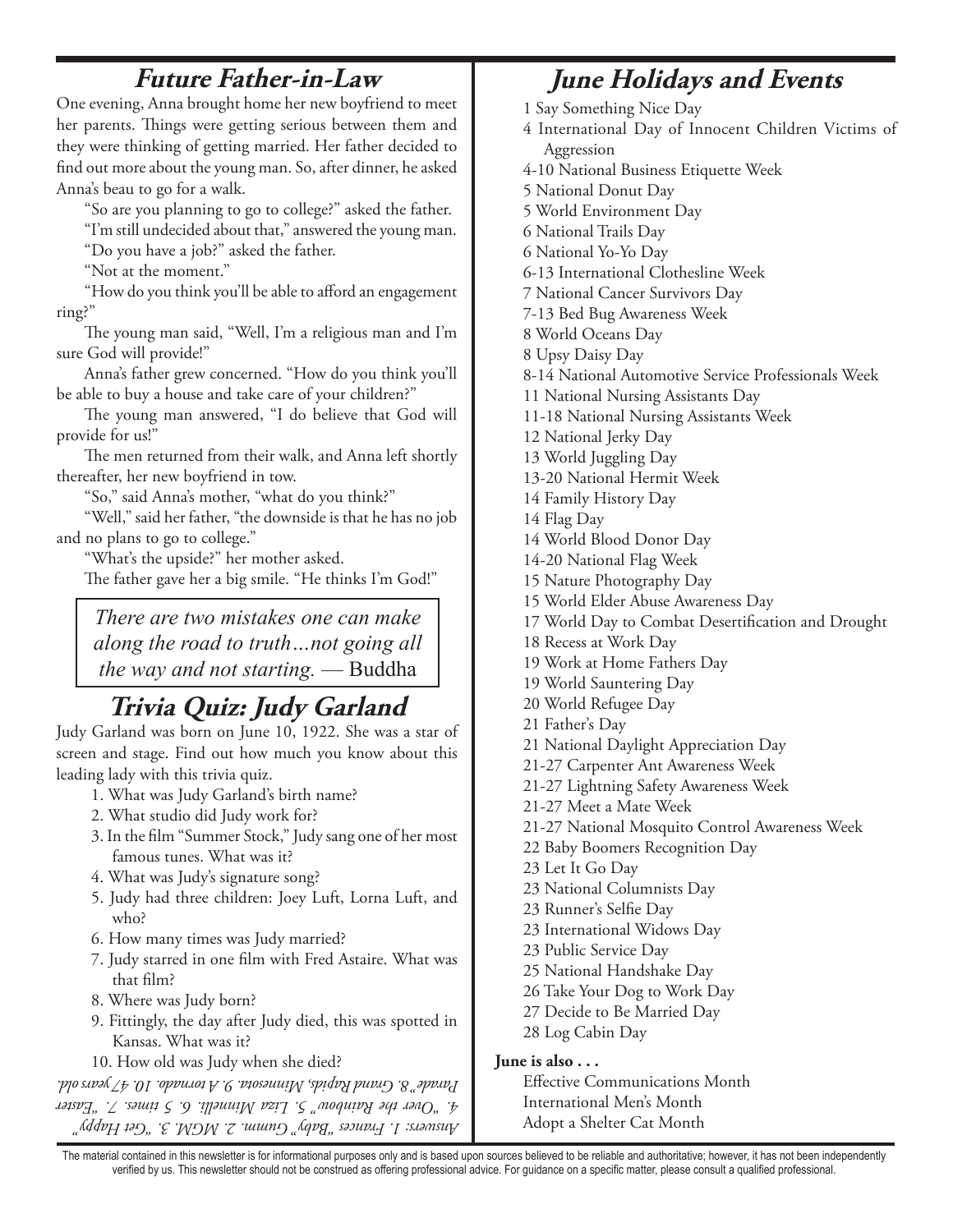# PacBlog

## **3 Good Reasons to Ditch Your Paper Shredder**

PacBlog is the monthly web log of Pacific Records Storage To read this month's installment, please click the title below.

## [http://pacific-records.com/](http://pacific-records.com/3-good-reasons-to-ditch-your-paper-shredder) [3-good-reasons-to-ditch-your-paper-shredder](http://pacific-records.com/3-good-reasons-to-ditch-your-paper-shredder)

You may also access the PacBlog at the URL below. There you will find this month's installment along with archives of previous installments.

**http://pacific-records.com/category/pacnews**

## **Quick Tips: Green Living**

Want to make your clothing choices more environmentally friendly? First consider the material. Clothing that is dry clean only is not a smart choice. Look for natural fibers that can be washed in cool water. Next think about where you get your clothing. Shop first at a consignment or thrift store. You will be picking up clothing that still has a lot of life left for a cheaper price than new togs. Finally, don't wash your clothing too often. If you've only worn your outfit for a couple of hours, hang it to air out and wear it again before washing. Your clothing will last longer and you will use less detergent and water.

## **Do You Want To Win A \$25 VISA Gift Card?**



Each month we'll give you a new challenge of some type. All those who reply with a

correct answer are eligible to win. At the end of the month we'll draw a lucky name.

Here is this month's challenge: **Last Month's Answer to:** *Why did the neutron eat for free at its favorite restaurant?* What farm animal keeps the best time?

**Last month's Winner: Maria A. Moran "There was no charge."**

Email your answer to **info@pacific-records.com Pulmonary Medicine Associates**

## **June Service Awards**

Celebrating Pacific Employee Anniversaries

 **13 years** Carmen Rutz:

**11 years** Bernie Hamby

**11 years** Gurmit Singh

**4 years** Dallin Woodruff

# **Quick Tips: Organizing Tip**

Many people put off-season clothing in storage to make room in their closets and drawers. When doing this, don't forget your shoes too. Boots can be stored away during the summer, and sandals can be stored during the winter. Place them in shoe boxes and label them with the contents. You can then stack them in a storage closet, place them up high in your main closet, or place them under a bed. You can use the same boxes for summer and winter by writing the contents on opposite ends. When switching them out, simply turn the box around.

*"It is in your moments of decision that your destiny is shaped."* — *Anthony Robbins*



"I'm applying for the Information Security position. Here's my resumé, encoded, encrypted, and shredded."

# 3 months FREE secure Destruction service

*Get 3 months of free Secure Destruction service when you sign up for a new Secure Destruction account with a one-year agreement. Just mention this coupon! Email info@pacific-records.com for more information.*